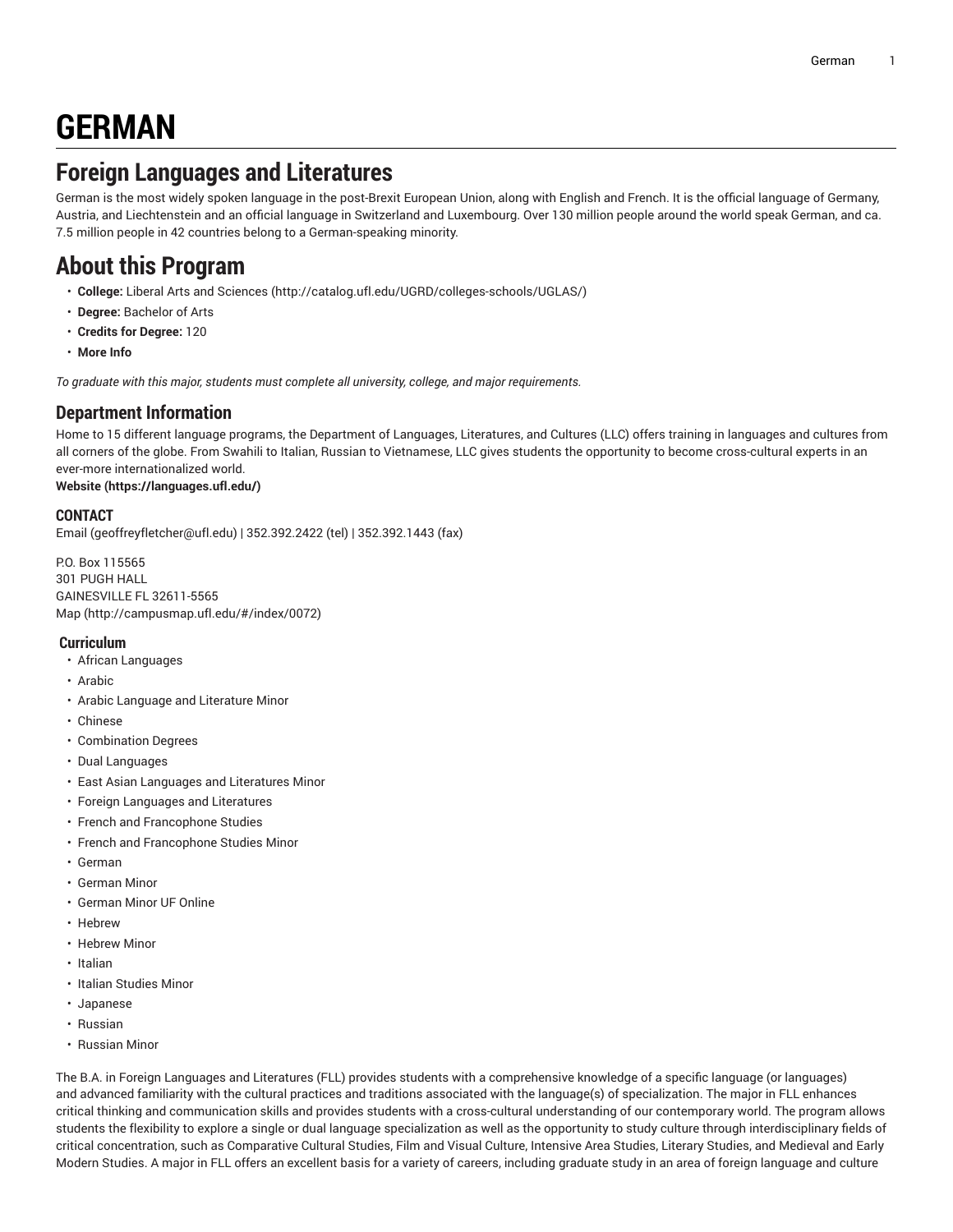and/or in the humanities and social sciences, as well as careers in education, international development, diplomacy and government, national security, communications, law, journalism, arts and culture, publishing, and global business. Participation in UF study-abroad programs or a UF approved program is highly encouraged.

The German specialization of the Foreign Languages and Literatures major is not limited to knowing the language, but instead helps the student achieve multiple literacies. In the major, the study of language merges with the study of culture and includes:

- The works of German literature as well as German culture and civilization from the Middle Ages through the end of the 20th and the beginning of the 21st century
- German cinema
- The writings of ethnic minorities in German-speaking countries
- The terminology of business, economics, and the European Union
- Summer studies or full-semester studies at a German or Austrian university.

For many students, the curriculum is an enriching discovery of their own past: more than 60 million Americans are at least partly of German heritage. More Americans can trace their ancestry to Germany than to any other foreign country, and since the middle of the 20th century more Americans have lived and worked in Germany than in any other foreign country.

## **Coursework for the Major**

The German specialization in Foreign Languages and Literatures consists of preparatory language study at the lower division (1000 and 2000 level), and 33 hours of advanced language, theory, and culture study in the upper division (3000 level and above).

*All coursework for the major must be completed with minimum grades of C.*

Ordinarily, students will need to have completed GER 2200 Intermediate German 1 by their fifth semester at UF to be able to complete the German major.

#### **Required Foundation Coursework | 16 Credits**

| Code                 | Title                        | <b>Credits</b> |
|----------------------|------------------------------|----------------|
| GER 1130             | Beginning Intensive German 1 | 5              |
| or GER 1125          | Discover German 1            |                |
| GER 1131             | Beginning Intensive German 2 | 5              |
| or GER 1126          | Discover German 2            |                |
| GER 2200             | Intermediate German 1        | 3              |
| or GER 2225          | Online Intermediate German   |                |
| <b>GER 2240</b>      | Intermediate German 2        | 3              |
| <b>Total Credits</b> |                              | 16             |

#### **Required Core Coursework | 33 Credits**

| <b>Title</b>                                                                     | <b>Credits</b> |
|----------------------------------------------------------------------------------|----------------|
|                                                                                  |                |
|                                                                                  | 6              |
| Advanced German Abroad                                                           |                |
| <b>Reading German Texts</b>                                                      |                |
| <b>German Grammar Review</b>                                                     |                |
| <b>Writing German Texts</b>                                                      |                |
| German Listening, Comprehension and Speaking                                     |                |
|                                                                                  |                |
| Select 18 credits (at least 6 credits with GER or GEW prefix at the 4000 level): | 18             |
| Topics in German Film and Culture                                                |                |
| <b>German in Business</b>                                                        |                |
| Cultural Identity and Intercultural Competence                                   |                |
| Variable Topics in German Studies                                                |                |
| Modern German Culture and Civilization                                           |                |
| Medieval Literary Culture                                                        |                |
| History, Literature and Arts of Berlin                                           |                |
| Early German Cinema to 1945                                                      |                |
| Representations of War in Literature and Visual Media                            |                |
| Variable Topics in German Studies                                                |                |
| Women and German Cinema                                                          |                |
| New Cinema 1945 to the Present                                                   |                |
| Variable Topics in German Studies                                                |                |
|                                                                                  |                |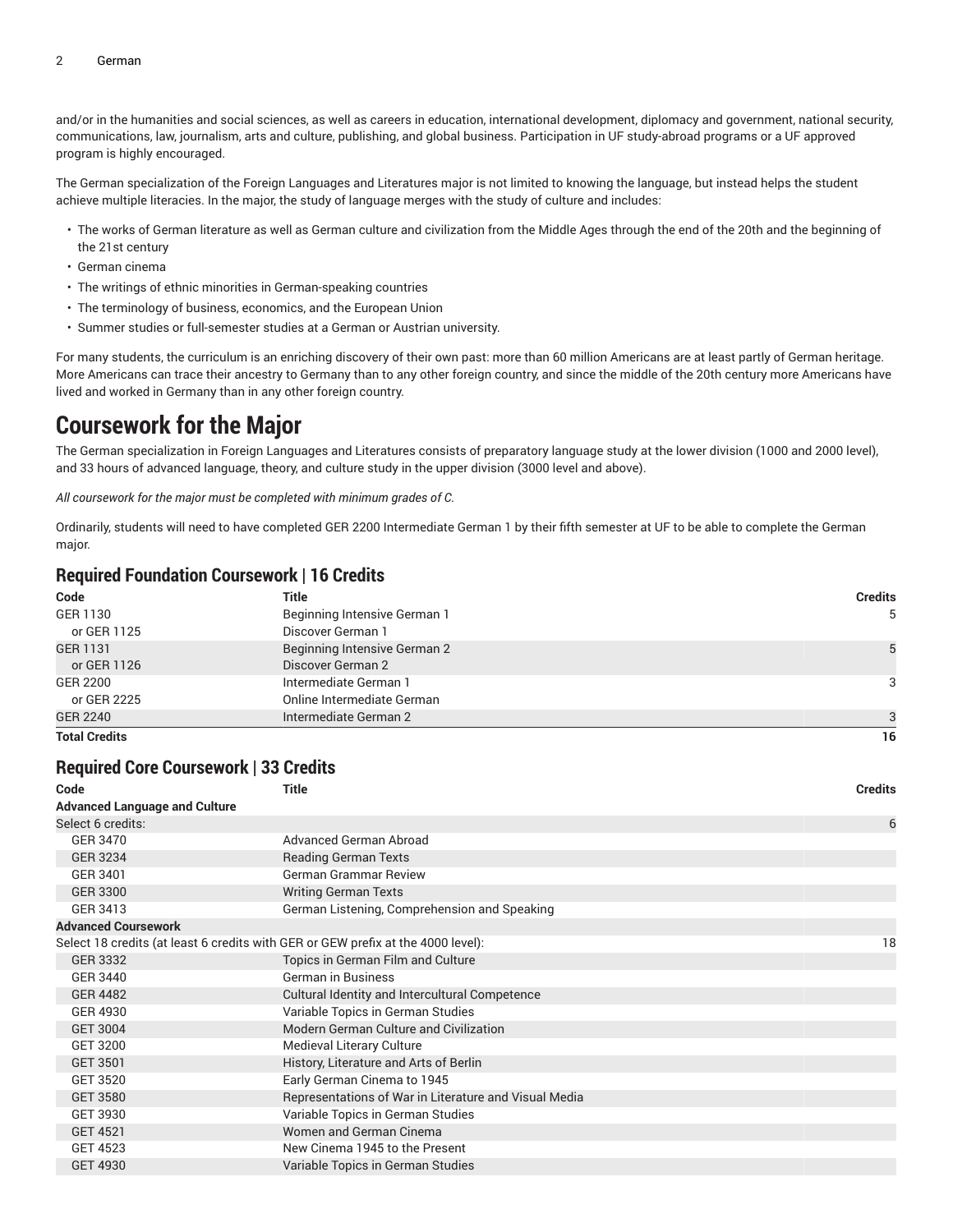| GEW 3930                                                                                     | Variable Topics in German Studies             |  |  |
|----------------------------------------------------------------------------------------------|-----------------------------------------------|--|--|
| GEW 4730                                                                                     | Modern German Literature                      |  |  |
| GEW 4731                                                                                     | Contemporary German Literature                |  |  |
| <b>GEW 4750</b>                                                                              | Women in German Literature                    |  |  |
| GEW 4760                                                                                     | Communities Writing in German                 |  |  |
| GEW 4905                                                                                     | <b>Individual Work</b>                        |  |  |
| GEW 4930                                                                                     | Seminar in Germanic Languages and Literatures |  |  |
| <b>Critical Concentration</b>                                                                |                                               |  |  |
| Although courses may appear in more than one group they may be counted toward only one group |                                               |  |  |

Select 9 credits from one concentration:

Intensive Area Studies: German (Recommended for those planning to pursue careers requiring advanced level skills in German or graduate work in German Studies) Comparative Cultural Studies

Film and Visual Culture

Literary Studies

Medieval and Early Modern Studies

**Total Credits 33**

*Up to 15 credits of 3000/4000-level classes can be transferred from another institution.*

*No more than 3 credits can be earned in independent studies courses such as GEW 4905.*

## **Overseas Study**

The program recommends its summer program in Mannheim, Germany. Students can complete nine credits at the intermediate or advanced level depending on prerequisites met.

## **Placement**

Students without prior German should take the GER 1130 and GER 1131 sequence (five credits each). An alternative manner of completing the basic language sequence in a single year is by taking the online German sequence GER 1125 and GER 1126, Discover German. These 10 credit sequences fulfill the college's language requirement.

Students with previous training in one of the languages should speak with the department.

#### **Critical Tracking**

Critical Tracking records each student's progress in courses that are required for progress toward each major. Please note the critical-tracking requirements below on a per-semester basis.

#### For degree requirements outside of the major, refer to CLAS Degree Requirements: Structure of a CLAS Degree.

Equivalent critical-tracking courses as determined by the State of Florida Common Course [Prerequisites](http://www.flvc.org/cpp/displayRecord.jsp?cip=160501&track=01) ([http://www.flvc.org/cpp/displayRecord.jsp?](http://www.flvc.org/cpp/displayRecord.jsp?cip=160501&track=01) [cip=160501&track=01\)](http://www.flvc.org/cpp/displayRecord.jsp?cip=160501&track=01) may be used for transfer students.

### **Semester 1**

• 2.0 UF GPA required

## **Semester 2**

- Complete GER 1125 or GER 1130 or higher-level German course
- 2.0 UF GPA required

### **Semester 3**

- Complete GER 1126 or GER 1131 or higher-level German course with a minimum grade of C
- 2.0 UF GPA required

### **Semester 4**

- Maintain completion of GER 1131 or GER 1126 or higher-level German course with a minimum grade of C and a 2.5 critical-tracking GPA
- 2.0 UF GPA required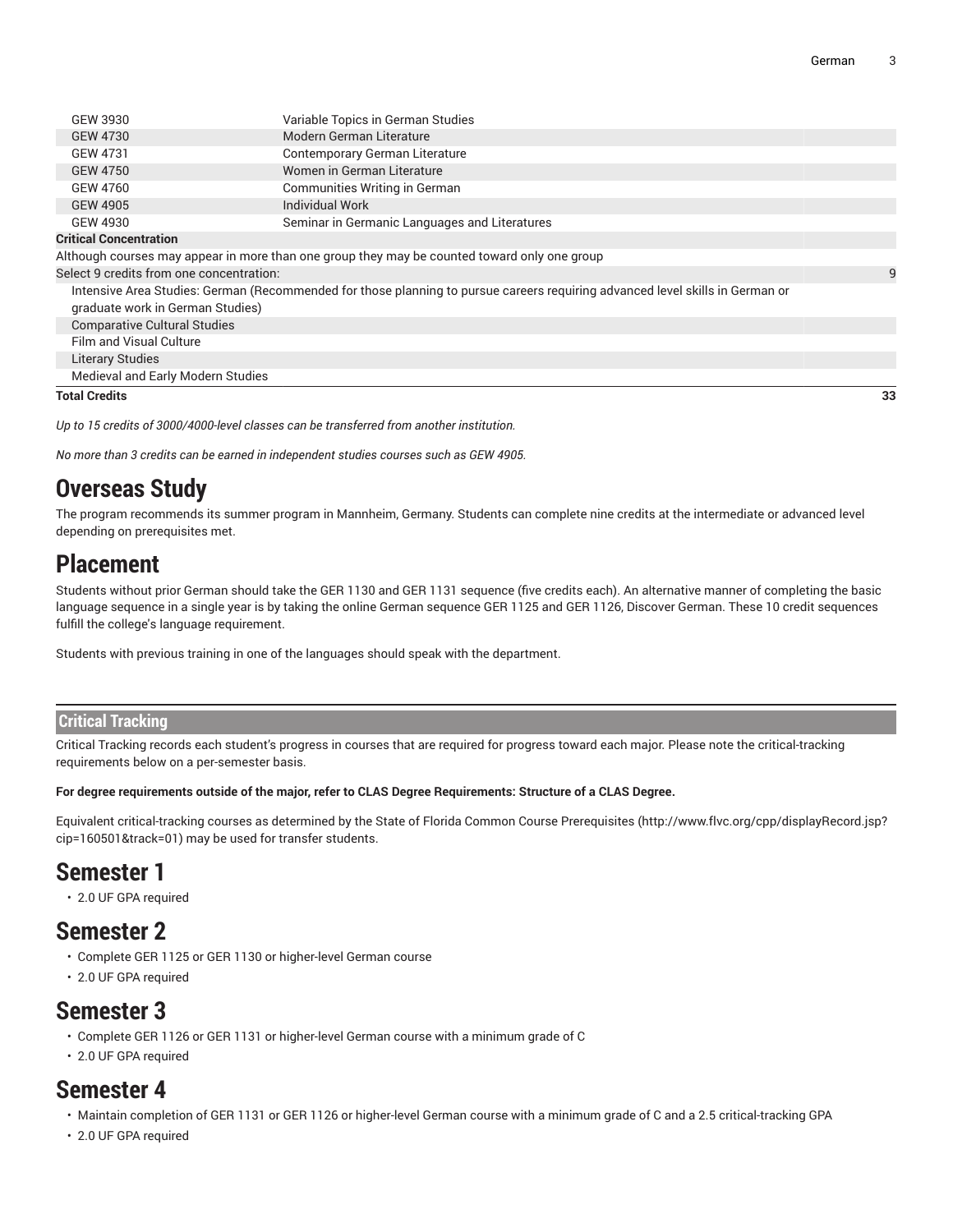## **Semester 5**

- Complete GER 2200 or any 2000-level German course with a minimum grade of C and a 2.5 critical-tracking GPA
- 2.0 UF GPA required

### **SEMESTER 6**

- Complete GER 2240 or a higher-level German language course with a minimum grade of C
- Complete 2 Advanced Elective courses with minimum grades of C
- 2.0 UF GPA required

### **SEMESTER 7**

- Complete GER 3234, GER 3300, GER 3413, or GER 3470 with a minimum grade of C
- Complete 2 Advanced Elective courses with minimum grades of C
- Complete 1 Critical Concentration course with a minimum grade of C
- 2.0 UF GPA required

## **SEMESTER 8**

- Complete 2 Advanced Elective courses with minimum grades of C
- Complete 2 Critical Concentration courses with minimum grades of C
- 2.0 UF GPA required

#### **Model Semester Plan**

Students are expected to complete the writing requirement while in the process of taking the courses below. Students are also expected to complete the general education international (GE-N) and diversity (GE-D) requirements concurrently with another general education requirement (typically, GE-C, H, or S). 3000 level or above critical concentration courses outside of German may count toward the 3000 level or above electives outside of the major.

To remain on track, students must complete the appropriate critical-tracking courses, which appear in bold. These courses must be completed by the terms as listed above in the Critical Tracking criteria.

This semester plan represents an example progression through the major. Actual courses and course order may be different depending on the student's *academic record and scheduling availability of courses. Prerequisites still apply.*

| <b>Course</b><br><b>Semester One</b>                        | <b>Title</b>                                                                                                               | <b>Credits</b> |
|-------------------------------------------------------------|----------------------------------------------------------------------------------------------------------------------------|----------------|
| Select one:                                                 |                                                                                                                            | 5              |
| GER 1125                                                    | Discover German 1 (Critical Tracking)                                                                                      |                |
| GER 1130                                                    | Beginning Intensive German 1 (Critical Tracking)                                                                           |                |
| #genedcoursestext)                                          | State Core Gen Ed Biological or Physical Sciences (http://catalog.ufl.edu/UGRD/academic-programs/general-education/        | 3              |
| Requirement                                                 | State Core Gen Ed Composition (http://catalog.ufl.edu/UGRD/academic-programs/general-education/#genedcoursestext); Writing | 3              |
|                                                             | State Core Gen Ed Social and Behavioral Sciences (http://catalog.ufl.edu/UGRD/academic-programs/general-education/         | 3              |
| #genedcoursestext)                                          |                                                                                                                            |                |
|                                                             | <b>Credits</b>                                                                                                             | 14             |
| <b>Semester Two</b>                                         |                                                                                                                            |                |
| Select one:                                                 |                                                                                                                            | 5              |
| GER 1126                                                    | Discover German 2 (Critical Tracking)                                                                                      |                |
| <b>GER 1131</b>                                             | Beginning Intensive German 2 (Critical Tracking)                                                                           |                |
| Quest 1 (Gen Ed Humanities)                                 |                                                                                                                            | 3              |
| Science laboratory (Gen Ed Biological or Physical Sciences) |                                                                                                                            |                |
|                                                             | State Core Gen Ed Mathematics (http://catalog.ufl.edu/UGRD/academic-programs/general-education/#genedcoursestext)          | 3              |
| <b>Gen Ed Physical Sciences</b>                             |                                                                                                                            | 3              |
|                                                             | <b>Credits</b>                                                                                                             | 15             |
| <b>Semester Three</b>                                       |                                                                                                                            |                |
| GER 2200                                                    | Intermediate German 1 (Critical Tracking)                                                                                  | 3              |
|                                                             | State Core Gen Ed Humanities (http://catalog.ufl.edu/UGRD/academic-programs/general-education/#genedcoursestext)           | 3              |
| <b>Gen Ed Mathematics</b>                                   |                                                                                                                            | 3              |
|                                                             | Gen Ed Biological or Physical Sciences (area not taken in semester one)                                                    | 3              |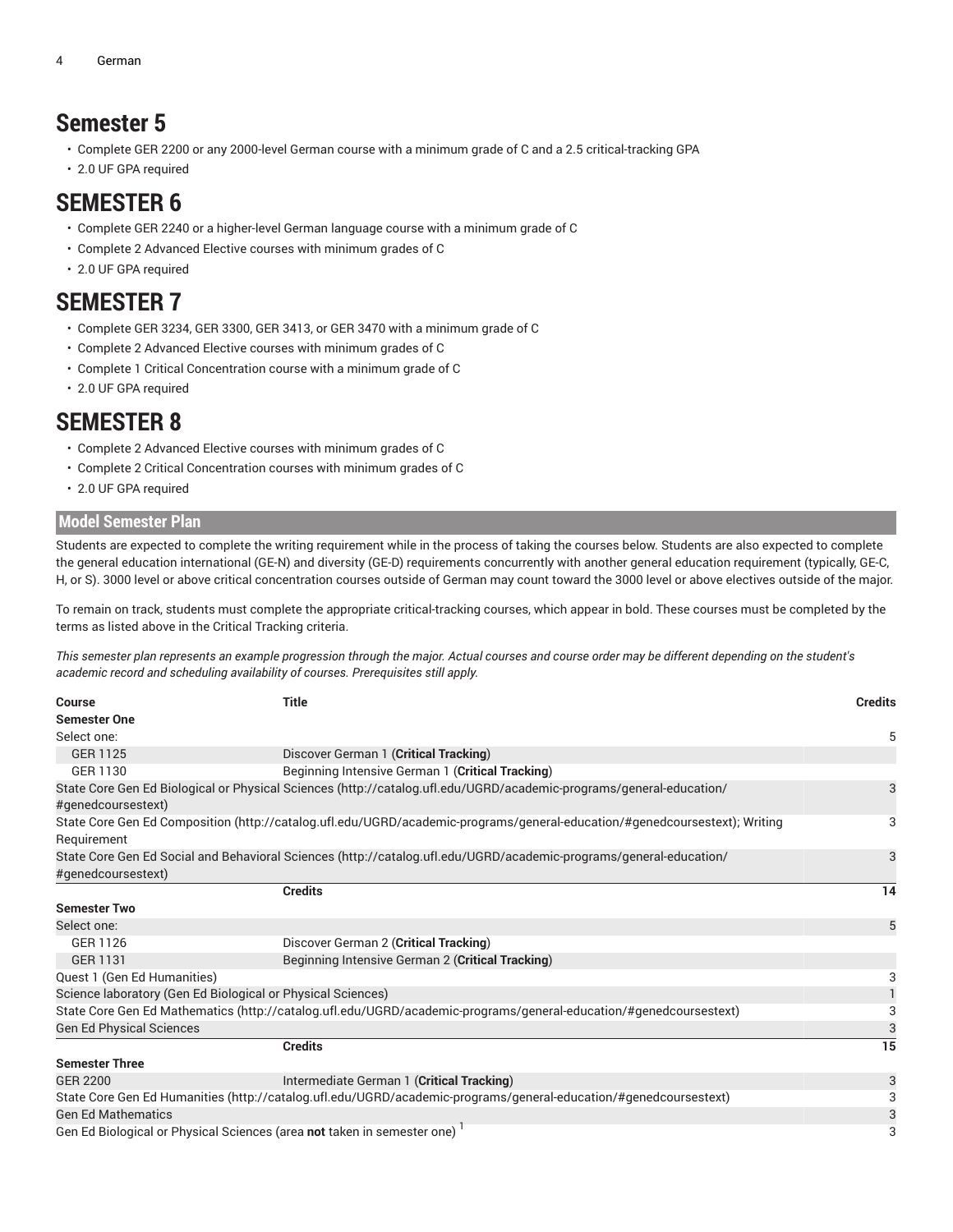| <b>Gen Ed Social and Behavioral Sciences</b>                                                    | 3              |
|-------------------------------------------------------------------------------------------------|----------------|
| <b>Credits</b>                                                                                  | 15             |
| <b>Semester Four</b>                                                                            |                |
| <b>GER 2240</b><br>Intermediate German 2 (Critical Tracking)                                    | 3              |
| Modern German Culture and Civilization (Gen Ed Humanities and International)<br><b>GET 3004</b> | 3              |
| <b>Gen Ed Social and Behavioral Sciences and Diversity</b>                                      | 3              |
| Elective (3000 level or above, not in major)                                                    | 3              |
| Elective                                                                                        | 3              |
| <b>Credits</b>                                                                                  | 15             |
| <b>Semester Five</b>                                                                            |                |
| Select two:                                                                                     | 6              |
| GER 3234<br>Reading German Texts (Critical Tracking)                                            |                |
| Writing German Texts (Critical Tracking)<br><b>GER 3300</b>                                     |                |
| GER 3401<br><b>German Grammar Review</b>                                                        |                |
| GER 3413<br>German Listening, Comprehension and Speaking (Critical Tracking)                    |                |
| <b>GER 3440</b><br><b>German in Business</b>                                                    |                |
| <b>GER 3470</b><br>Advanced German Abroad (Critical Tracking)                                   |                |
| Critical concentration course (Critical Tracking)                                               | 3              |
| <b>Gen Ed Biological Sciences</b>                                                               | 3              |
| Gen Ed Composition; Writing Requirement                                                         | 3              |
| <b>Credits</b>                                                                                  | 15             |
| <b>Semester Six</b>                                                                             |                |
| Advanced German electives (Critical Tracking)                                                   | 6              |
| Critical concentration course (Critical Tracking)                                               | 3              |
| Electives (3000 level or above, not in major)                                                   | 6              |
| <b>Credits</b>                                                                                  | 15             |
| <b>Semester Seven</b>                                                                           |                |
| Advanced German elective or senior thesis option (Critical Tracking)                            | 3              |
| Advanced German elective (Critical Tracking; 4000 level)                                        | 3              |
| Electives (3000 level or above, not in major)                                                   | 6              |
| <b>Electives</b>                                                                                | $\overline{4}$ |
| <b>Credits</b>                                                                                  | 16             |
| Semester Eight                                                                                  |                |
| Advanced German elective (Critical Tracking)                                                    | 3              |
| Advanced German elective (Critical Tracking; 4000 level)                                        | 3              |
| Critical concentration course (Critical Tracking)                                               | 3              |
| Elective (3000 level or above, not in major)                                                    | 3              |
| Elective                                                                                        | 3              |
| <b>Credits</b>                                                                                  | 15             |
| <b>Total Credits</b>                                                                            | 120            |

1 One of these courses must be a UF Quest 2 course

#### **Concentration Courses**

# **CRITICAL CONCENTRATION COURSES | 9 CREDITS FROM ONE CONCENTRATION**

| Although courses may appear in more than one group they may be counted toward only one group |  |  |
|----------------------------------------------------------------------------------------------|--|--|
|                                                                                              |  |  |

| Code                           | Title                                                                                                                         | <b>Credits</b> |
|--------------------------------|-------------------------------------------------------------------------------------------------------------------------------|----------------|
| Intensive Area Studies: German |                                                                                                                               |                |
|                                | Recommended for those planning to pursue careers requiring advanced level skills in German or graduate work in German Studies |                |
| GER 3234                       | <b>Reading German Texts</b>                                                                                                   |                |
| GER 3330                       | German Language and Culture 1                                                                                                 | 3              |
| GER 3332                       | Topics in German Film and Culture                                                                                             |                |
| GER 3440                       | <b>German in Business</b>                                                                                                     | 3              |
| <b>GER 4482</b>                | Cultural Identity and Intercultural Competence                                                                                | 3              |
| GER 4930                       | Variable Topics in German Studies                                                                                             | 3              |
| GET 3200                       | Medieval Literary Culture                                                                                                     | 3              |
| GET 3501                       | History, Literature and Arts of Berlin                                                                                        | 3              |
| GET 3520                       | Early German Cinema to 1945                                                                                                   | 4              |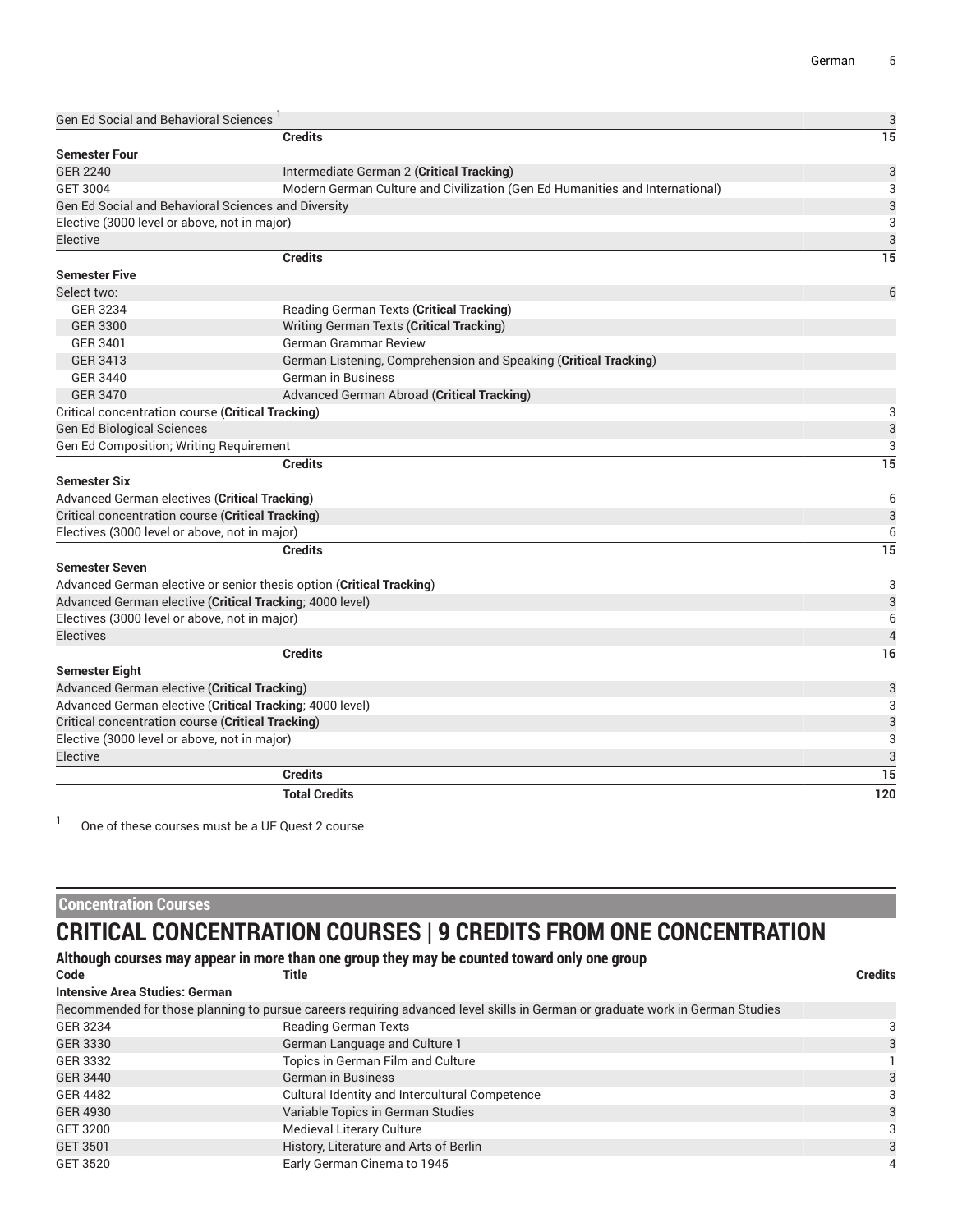| <b>GET 3580</b>                     | Representations of War in Literature and Visual Media                   | $\mathbf{3}$              |
|-------------------------------------|-------------------------------------------------------------------------|---------------------------|
| <b>GET 4930</b>                     | Variable Topics in German Studies                                       | 3                         |
| <b>GET 4521</b>                     | Women and German Cinema                                                 | $\overline{\mathcal{L}}$  |
| <b>GET 4523</b>                     | New Cinema 1945 to the Present                                          | 4                         |
| <b>GET 4930</b>                     | Variable Topics in German Studies                                       | 3                         |
| <b>GEW 3930</b>                     | Variable Topics in German Studies                                       | 3                         |
| <b>GEW 4301</b>                     | Introduction to German Drama and Theater                                | $\mathfrak{B}$            |
| <b>GEW 4730</b>                     | Modern German Literature                                                | $\sqrt{3}$                |
| <b>GEW 4731</b>                     | Contemporary German Literature                                          | $\mathbf{3}$              |
| <b>GEW 4750</b>                     | Women in German Literature                                              | 3                         |
| <b>GEW 4760</b>                     | Communities Writing in German                                           | 3                         |
| <b>GEW 4930</b>                     | Seminar in Germanic Languages and Literatures                           | 3                         |
| <b>Comparative Cultural Studies</b> |                                                                         |                           |
| ABT 3500                            | Arabic Culture                                                          | 3                         |
| ABT 4131                            | The Qur'an as Literature                                                | $\mathbf{3}$              |
| ARA 3510                            | The Arab Woman                                                          | 3                         |
| <b>CHT 3500</b>                     | <b>Chinese Culture</b>                                                  | 3                         |
| CHT 3510                            | All the Tea in China                                                    | 3                         |
| CHT 3513                            | <b>Taoism and Chinese Culture</b>                                       | $\mathfrak{B}$            |
| CZT 3564                            | Modern Czech Culture and Society                                        | 3                         |
| <b>FRT 3004</b>                     | Monuments and Masterpieces of France                                    | 3                         |
| <b>FRT 3561</b>                     | Women in French Literature and/or Cinema                                | $3 - 4$                   |
| <b>GET 3003</b>                     | <b>German Culture and Civilization 1</b>                                | 3                         |
| <b>GET 3004</b>                     | Modern German Culture and Civilization                                  | 3                         |
| <b>GET 3200</b>                     | <b>Medieval Literary Culture</b>                                        | $\mathfrak{B}$            |
| <b>GET 3580</b>                     | Representations of War in Literature and Visual Media                   | 3                         |
| <b>GET 3930</b>                     | Variable Topics in German Studies (German Fairy Tales)                  | $\mathbf{3}$              |
| <b>GEW 4401</b>                     | <b>Cities as Cultural Centers</b>                                       | 3                         |
| <b>HAI 3930</b>                     | <b>Haitian Culture and Society</b>                                      | 3                         |
| <b>HAT 3503</b>                     | Haitian Culture and Literature in Translation                           | 3                         |
| <b>HAT 3564</b>                     | Haitian Culture and Society                                             | 3                         |
| <b>HAT 3700</b>                     | Introduction to Haitian Creole Linguistics                              | $\sqrt{3}$                |
| <b>ITT 3431</b>                     | Italy and Pilgrimages                                                   | $\mathbf{3}$              |
| <b>ITT 3443</b>                     | Dante's Inferno (English)                                               | 3                         |
| <b>ITT 3540</b>                     | Murder Italian Style: Crime Fiction and Film in Italy                   | 3                         |
| <b>ITT 3700</b>                     | The Demolition of Man: Italian Perspectives on the Jewish Holocaust     | 3                         |
| <b>ITT 3930</b>                     | Special Topics in Italian Literature and Culture                        | 3                         |
| JPT 3500                            | Japanese Culture                                                        | $\sqrt{3}$                |
| JPT 3521                            | Monsters and Horror in Japan                                            | $\mathbf{3}$              |
| JPT 3702                            | Japanese Visual Culture                                                 | 3                         |
| <b>JPT 4502</b>                     | Japanese Folklore                                                       | 3                         |
| JPT 4510                            | Representations of Japan's Modern Empire                                | 3                         |
| <b>RUT 3443</b>                     | War and Peace                                                           | $\mathsf 3$               |
| <b>RUT 3500</b>                     | Russian Cultural Heritage                                               | 3                         |
| <b>RUT 3501</b>                     | Contemporary Russian Culture and Society                                | $\ensuremath{\mathsf{3}}$ |
| <b>RUT 3503</b>                     | Violence and Terror in the Russian Experience                           | 3                         |
| <b>RUT 3504</b>                     | Russia Today                                                            | $\ensuremath{\mathsf{3}}$ |
| <b>RUT 3506</b>                     | Creative Lives: Writers, Artists, and Extraordinary People              | 3                         |
| <b>RUT 3514</b>                     | <b>Russian Fairy Tales</b>                                              | $\ensuremath{\mathsf{3}}$ |
| <b>RUT 3524</b>                     | Russia through Film                                                     | 3                         |
| <b>RUT 3530</b>                     | Russia's Struggle with Nature: Legacies of Destruction and Preservation | $\ensuremath{\mathsf{3}}$ |
| <b>RUT 3600</b>                     | The Twentieth Century through Slavic Eyes                               | 3                         |
| <b>RUT 4450</b>                     | Russian Modernism                                                       | 3                         |
| <b>VTT 3500</b>                     | Vietnamese Culture                                                      | 3                         |
| <b>YOT 3500</b>                     | Yoruba Diaspora in the New World                                        | $\ensuremath{\mathsf{3}}$ |
| <b>Film and Visual Culture</b>      |                                                                         |                           |
| CHI 4930                            | Special Topics in Chinese Studies                                       | 3                         |
| CHT 3391                            | <b>Chinese Film and Media</b>                                           | 4                         |
| <b>CHT 3523</b>                     | Hong Kong, Taiwan, and the New Global Cinema                            | $\overline{a}$            |
| <b>FRT 3520</b>                     | French Cinema                                                           | 4                         |
| <b>FRT 3561</b>                     | Women in French Literature and/or Cinema                                | $3 - 4$                   |
| <b>FRT 4523</b>                     | European Identities, European Cinemas                                   | 4                         |
|                                     |                                                                         |                           |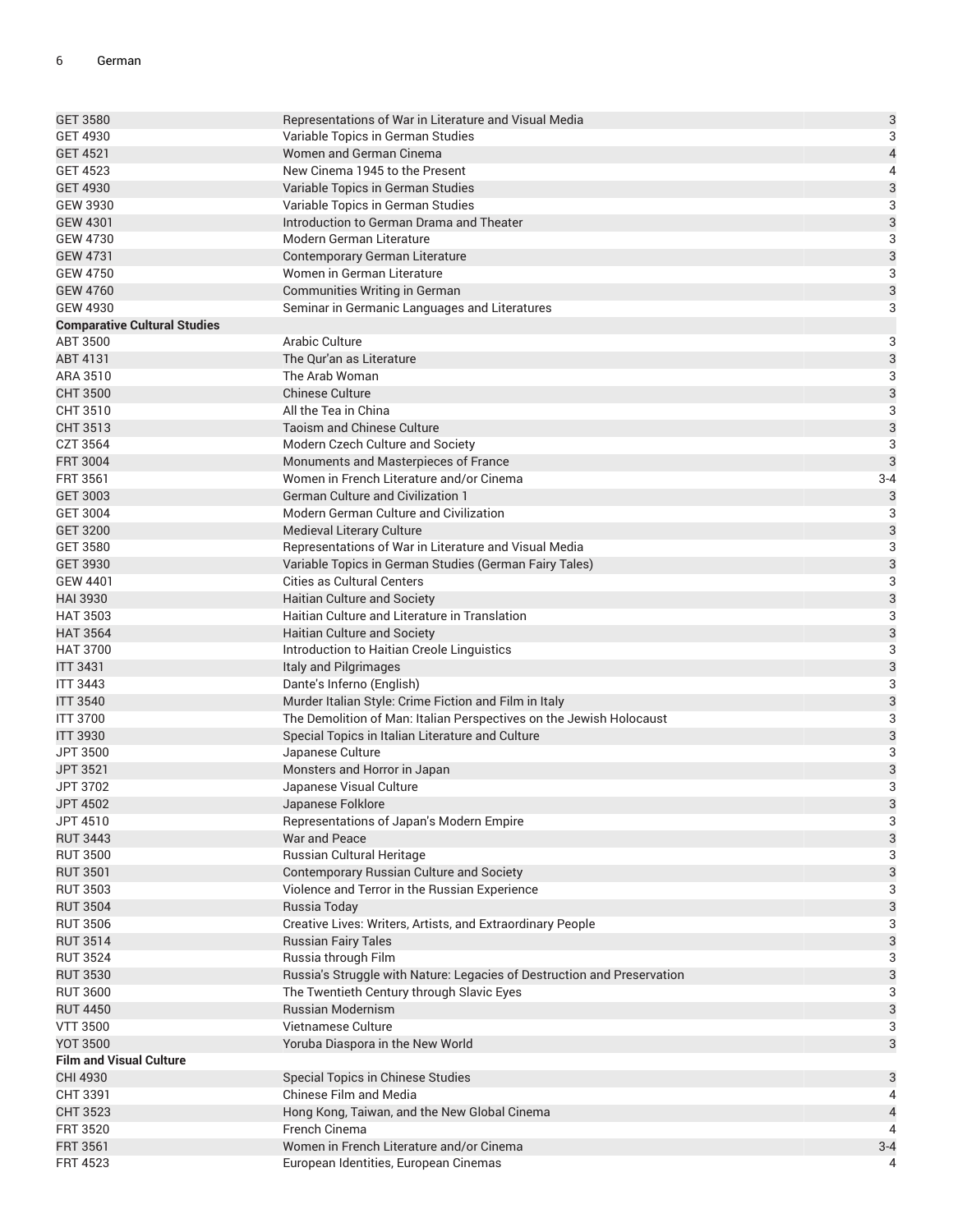| <b>GET 3520</b>         | Early German Cinema to 1945                                         | $\overline{\mathcal{L}}$  |
|-------------------------|---------------------------------------------------------------------|---------------------------|
| <b>GET 3580</b>         | Representations of War in Literature and Visual Media               | $\overline{3}$            |
| <b>GET 4521</b>         | Women and German Cinema                                             | $\overline{\mathcal{L}}$  |
| <b>GET 4523</b>         | New Cinema 1945 to the Present                                      | 4                         |
| <b>GET 4930</b>         | Variable Topics in German Studies                                   |                           |
| <b>HBR 4930</b>         | <b>Special Topics</b>                                               | $\frac{3}{3}$             |
| <b>ITT 3521</b>         | Italian Cinema                                                      | $\overline{\mathcal{L}}$  |
| <b>ITT 3540</b>         | Murder Italian Style: Crime Fiction and Film in Italy               | 3                         |
| <b>ITT 3541</b>         | Gangsters and Godfathers: Italian Mafia Movies                      | 3                         |
| <b>ITT 3930</b>         | Special Topics in Italian Literature and Culture                    | 3                         |
| <b>JPN 4930</b>         | Special Topics in Japanese Studies                                  | 3                         |
| JPT 3391                | Introduction to Japanese Film                                       | 4                         |
| JPT 3521                | Monsters and Horror in Japan                                        |                           |
| <b>RUT 3524</b>         | Russia through Film                                                 | $\frac{3}{3}$             |
| <b>SSA 4930</b>         | Special Topics in African Studies (African Film)                    | 3                         |
| <b>Literary Studies</b> |                                                                     |                           |
| ABT 3130                | Arabic Literary Heritage 1                                          | 3                         |
| ABT 4131                | The Qur'an as Literature                                            | $\overline{3}$            |
| CHI 4930                | <b>Special Topics in Chinese Studies</b>                            | 3                         |
| CHT 3110                | Chinese Literary Heritage                                           | 3                         |
| CHT 3123                | Pre-Modern Chinese Fiction in Translation                           | 3                         |
| CHT 3124                | Modern Chinese Fiction in Translation                               | 3                         |
| CHT 4111                | Dream of the Red Chamber                                            | 3                         |
| CHT 4603                | Journey to the West                                                 | $\overline{3}$            |
| <b>FRT 3004</b>         | Monuments and Masterpieces of France                                | 3                         |
| <b>FRT 3561</b>         | Women in French Literature and/or Cinema                            | $3 - 4$                   |
| <b>GET 3200</b>         | Medieval Literary Culture                                           | $\mathsf{3}$              |
| GET 3201                | Early Modern Literary Culture                                       | $\ensuremath{\mathsf{3}}$ |
| <b>GET 3501</b>         | History, Literature and Arts of Berlin                              | 3                         |
| <b>GET 3580</b>         | Representations of War in Literature and Visual Media               | $\overline{3}$            |
| <b>GET 3930</b>         | Variable Topics in German Studies (German Fairy Tales)              | 3                         |
| <b>GET 4930</b>         | Variable Topics in German Studies                                   | $\overline{3}$            |
| <b>HAT 3503</b>         | Haitian Culture and Literature in Translation                       | 3                         |
| <b>HBR 4930</b>         | <b>Special Topics</b>                                               | 3                         |
| <b>HBT 3223</b>         | Identity and Dissent in the Hebrew Short Story                      | $\mathsf{3}$              |
| <b>HBT 3233</b>         | Israeli History and the Contemporary Novel                          | $\overline{3}$            |
| <b>HBT 3563</b>         | Women in Modern Hebrew Fiction                                      | 3                         |
| <b>HBT 3564</b>         | Motherhood in Modern Hebrew Literature                              | 3                         |
| <b>ITT 3431</b>         | Italy and Pilgrimages                                               | 3                         |
| <b>ITT 3443</b>         | Dante's Inferno (English)                                           | 3                         |
| <b>ITT 3540</b>         | Murder Italian Style: Crime Fiction and Film in Italy               | 3                         |
| <b>ITT 3700</b>         | The Demolition of Man: Italian Perspectives on the Jewish Holocaust | 3                         |
| <b>ITT 3930</b>         | Special Topics in Italian Literature and Culture                    | 3                         |
| JPT 3100                | Tales of Kyoto                                                      | 3                         |
| JPT 3120                | Modern Japanese Fiction in Translation                              | 3                         |
| JPT 3121                | Contemporary Japanese Literature: Postwar to Postmodern             | 3                         |
| JPT 3140                | <b>Modern Women Writers</b>                                         | 3                         |
| JPT 3150                | <b>Classical Japanese Poetry</b>                                    | 3                         |
| JPT 3300                | Samurai War Tales                                                   | $\ensuremath{\mathsf{3}}$ |
| JPT 3521                | Monsters and Horror in Japan                                        | 3                         |
| JPT 4130                | The Tale of Genji                                                   | 3                         |
| <b>JPT 4502</b>         | Japanese Folklore                                                   | 3                         |
| JPT 4510                | Representations of Japan's Modern Empire                            | 3                         |
| PLT 3930                | Special Topics in Polish Studies                                    | 3                         |
| <b>RUT 3101</b>         | <b>Russian Masterpieces</b>                                         | $\ensuremath{\mathsf{3}}$ |
| <b>RUT 3441</b>         | <b>Tolstoy and Dostoevsky</b>                                       | 3                         |
| <b>RUT 3442</b>         | Themes from Russian Literature                                      | 3                         |
| <b>RUT 3443</b>         | War and Peace                                                       | 3                         |
| <b>RUT 3452</b>         | Russian Literature of the Twentieth Century                         | 3                         |
| <b>RUT 3503</b>         | Violence and Terror in the Russian Experience                       | 3                         |
| <b>RUT 3506</b>         | Creative Lives: Writers, Artists, and Extraordinary People          | $\ensuremath{\mathsf{3}}$ |
| <b>RUT 3514</b>         | <b>Russian Fairy Tales</b>                                          | 3                         |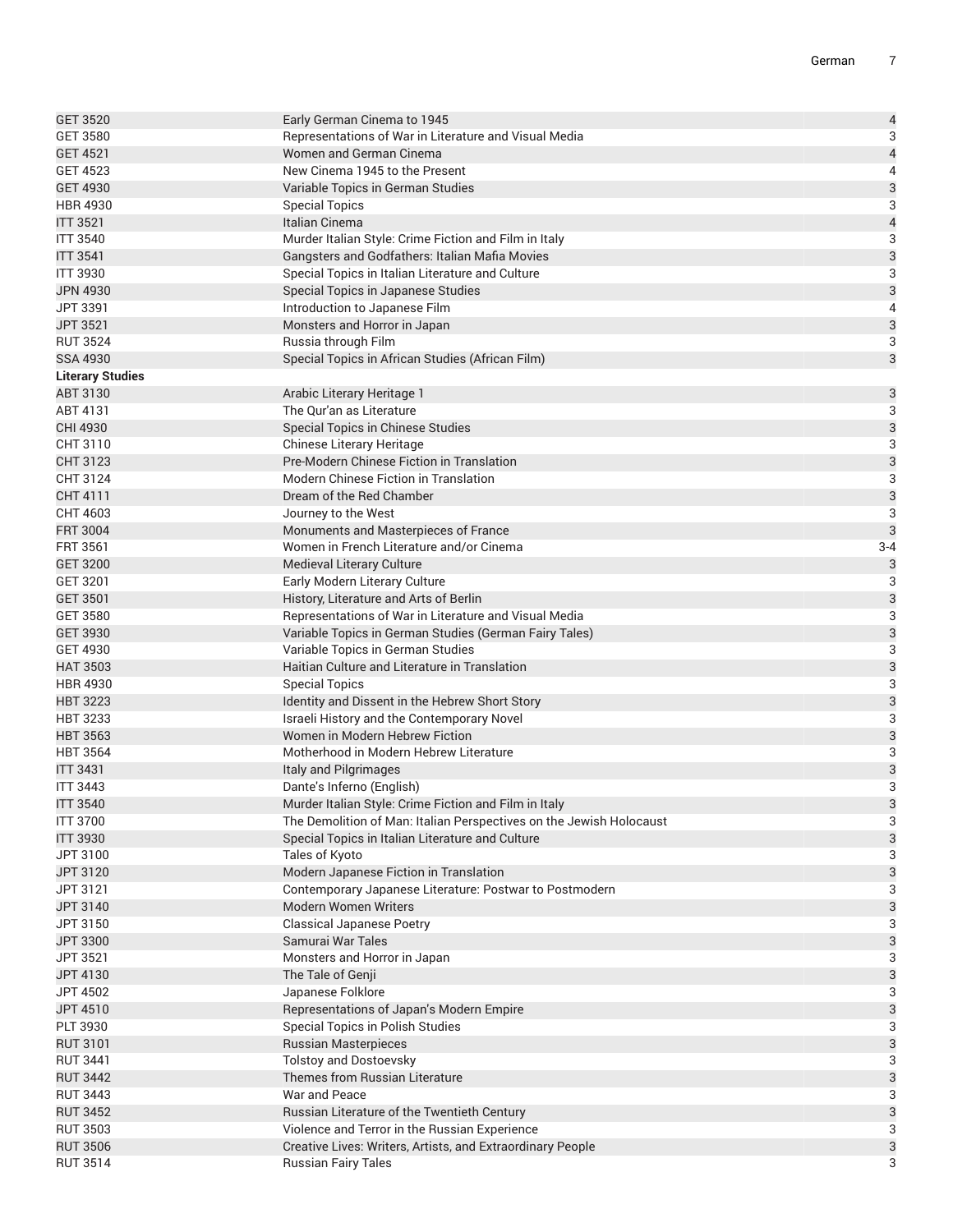| <b>RUT 3530</b>                          | Russia's Struggle with Nature: Legacies of Destruction and Preservation | 3 |
|------------------------------------------|-------------------------------------------------------------------------|---|
| <b>RUT 3600</b>                          | The Twentieth Century through Slavic Eyes                               | 3 |
| <b>RUT 3930</b>                          | Variable Topics in Russian Studies                                      | 3 |
| <b>RUT 4440</b>                          | Pushkin and Gogol                                                       | 3 |
| <b>RUT 4450</b>                          | <b>Russian Modernism</b>                                                | 3 |
| <b>SST 4502</b>                          | African Oral Literature                                                 | 3 |
| <b>SSW 3303</b>                          | Swahili Oral Literature                                                 | 3 |
| <b>SSW 4713</b>                          | <b>African Women Writers</b>                                            | 3 |
| <b>VTN 4930</b>                          | Special Topics in Vietnamese Studies                                    | 3 |
| <b>YOR 4502</b>                          | Yoruba Oral Literature                                                  | 3 |
| <b>Medieval and Early Modern Studies</b> |                                                                         |   |
| ARA 3510                                 | The Arab Woman                                                          | 3 |
| CHT 3110                                 | Chinese Literary Heritage                                               | 3 |
| CHT 3123                                 | Pre-Modern Chinese Fiction in Translation                               | 3 |
| CHT 3513                                 | <b>Taoism and Chinese Culture</b>                                       | 3 |
| CHT 4111                                 | Dream of the Red Chamber                                                | 3 |
| CHT 4603                                 | Journey to the West                                                     | 3 |
| <b>GET 3200</b>                          | Medieval Literary Culture                                               | 3 |
| GET 3201                                 | Early Modern Literary Culture                                           | 3 |
| <b>ITT 3431</b>                          | Italy and Pilgrimages                                                   | 3 |
| <b>ITT 3443</b>                          | Dante's Inferno (English)                                               | 3 |
| JPT 3300                                 | Samurai War Tales                                                       | 3 |
| <b>JPT 3521</b>                          | Monsters and Horror in Japan                                            | 3 |
| <b>MEM 3003</b>                          | Introduction to the Medieval World                                      |   |
| <b>MEM 3300</b>                          | Castles and Cloisters: An Introduction to Medieval Communities          | 3 |
| <b>MEM 3301</b>                          | Palaces and Cities: An Introduction to Early Modern Communities         | 3 |
| <b>MEM 3730</b>                          | Studies in the Holy Roman Empire                                        | 3 |
| <b>MEM 3931</b>                          | Variable Topics in Medieval and Early Modern Studies                    | 3 |

#### **Academic Learning Compact**

The Foreign Languages and Literatures (FLL) major enables students to achieve communicative competence in their language(s) of specialization. Students will become knowledgeable in the culture and literature and/or linguistics associated with their language area(s) such that they will be able to critically analyze and evaluate authentic sources in the target language(s) and formulate independent, critical perspectives in the target language(s). Further, students will learn the intercultural skills and practical know-how necessary to negotiate traveling, studying, and living in the target culture(s).

## **Before Graduating Students Must**

- Satisfy the Florida statutes for the College-Level Academic Skills Requirement.
- Complete requirements for the baccalaureate degree, as determined by faculty.
- Achieve one or more of the following, as determined by their specialization within the FLL program: an acceptable score on a language proficiency test and/or a satisfactory faculty evaluation of a term paper, final project, or oral presentation completed for a selected advanced course.

## **Students in the Major Will Learn to**

#### **Student Learning Outcomes (SLOs)**

#### **Content**

1. Describe and define cultural concepts, literary production, and/or linguistic structure in language(s) of specialization.

#### **Critical Thinking**

2. Analyze, interpret, and evaluate texts according to their cultural, literary and/or linguistic content.

#### **Communication**

3. Express critical competence in relation to the culture(s) of specialization through performance of comprehensive analysis in written and oral form.

4. Display oral and written proficiency in language(s) of specialization.

### **Curriculum Map**

*I = Introduced; R = Reinforced; A = Assessed*